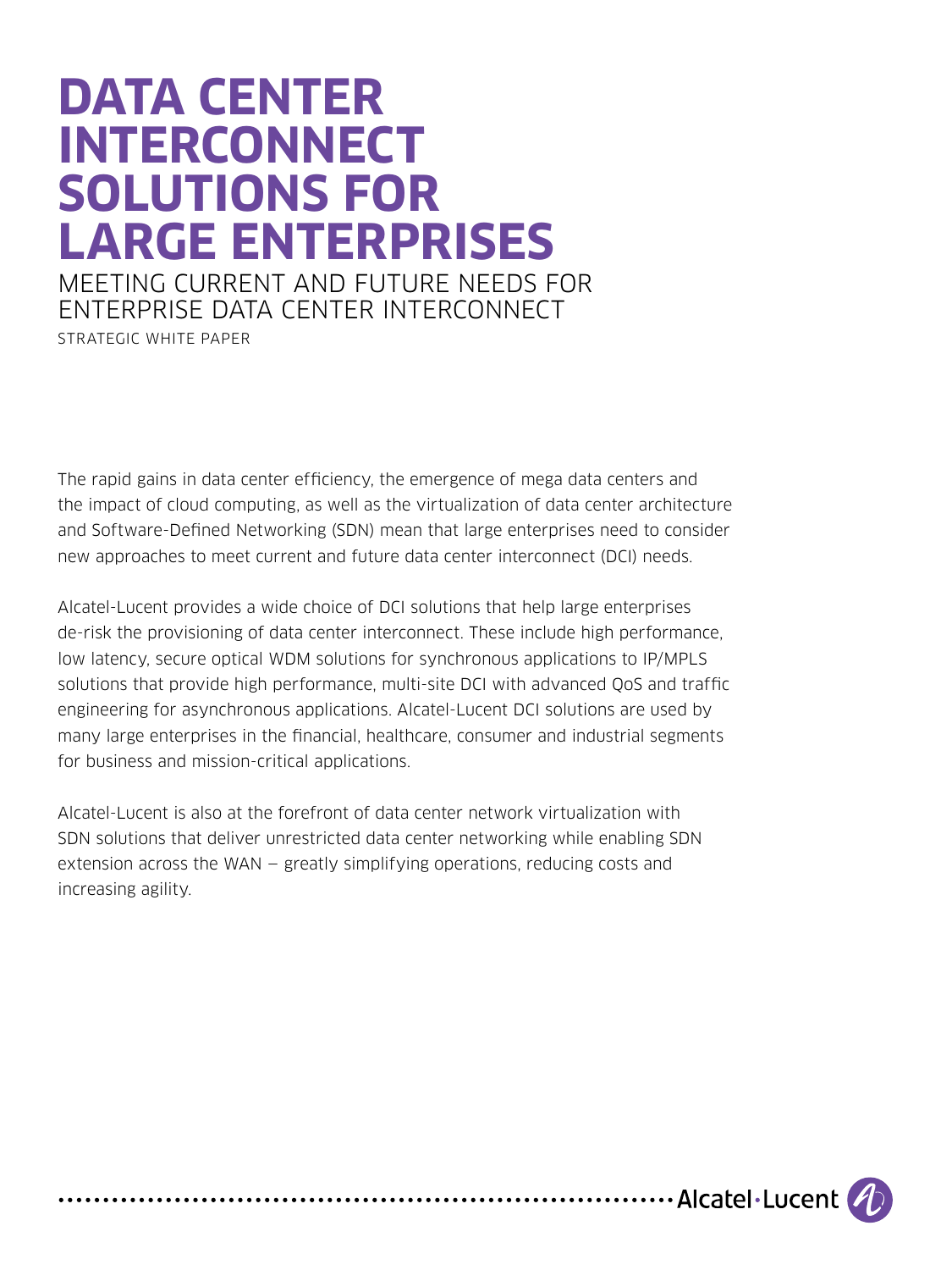## **TABLE OF CONTENTS**

[Introduction / 1](#page-2-0)

[Overview of market trends / 1](#page-2-0)

[Optimal technologies for DCI / 2](#page-3-0)

[Data center connect solutions / 3](#page-4-0) [Optical data center interconnect / 3](#page-4-0) [Layer 1 encryption for secure DCI / 4](#page-5-0) [Ethernet transport for DCI / 5](#page-6-0) [Ethernet and IP VPNs for DCI / 6](#page-7-0) [Virtualization, SDN and DCI / 8](#page-9-0)

[Summary / 10](#page-11-0)

[Acronyms / 10](#page-11-0)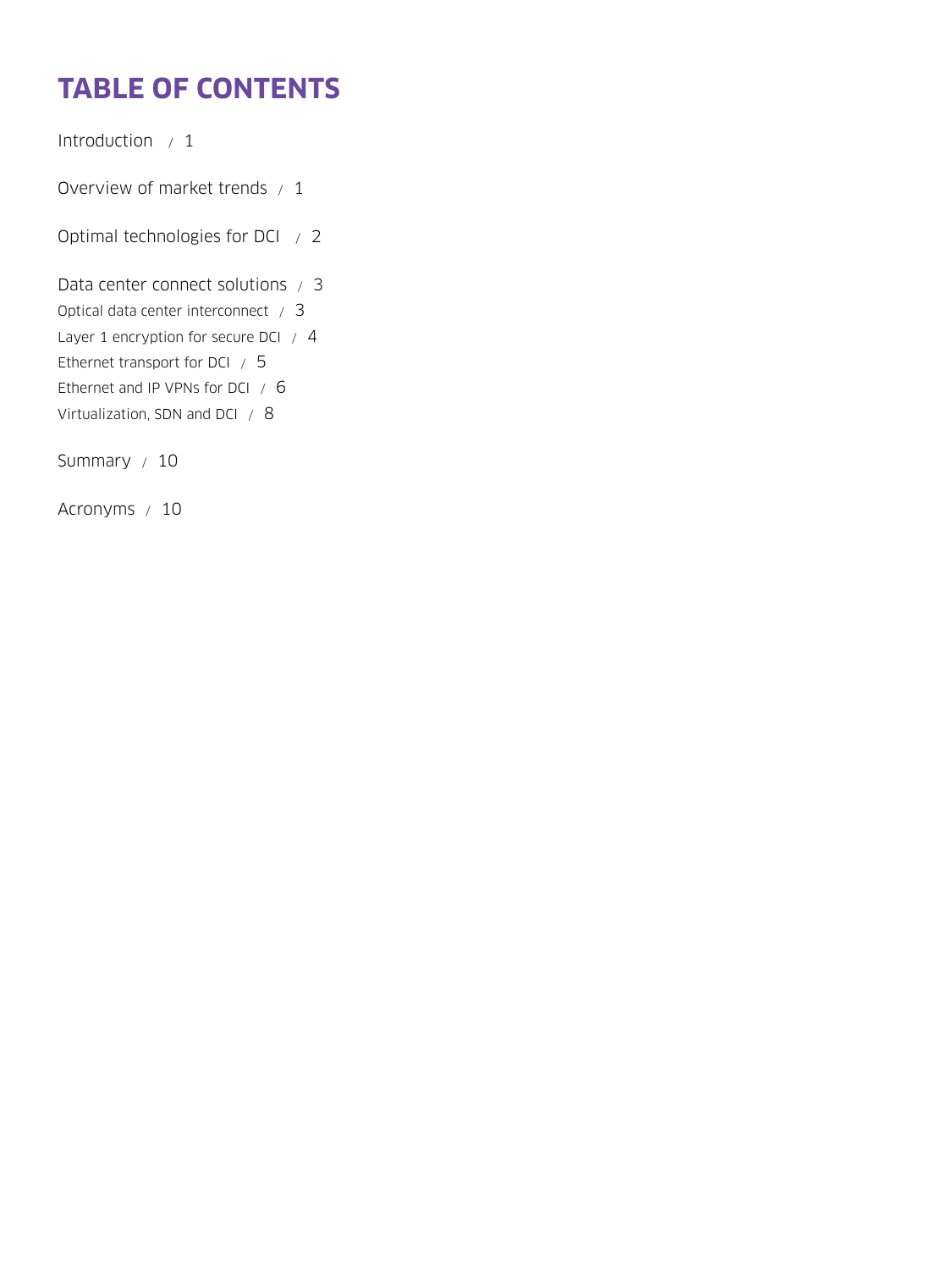## <span id="page-2-0"></span>**INTRODUCTION**

Synchronous applications, such as real-time disaster recovery and business continuity between data centers continue to drive the enterprise data center interconnect (DCI) market. For large enterprises with the highest performance, regulatory and security requirements, the preferred choice is a WDM optical solution. This approach continues to be a valid option where security and integrity of business- and mission-critical data remains central to the company's business and operations.

But other solutions are becoming available as DCI is being completely redefined. This comes as a result of rapid gains in data center efficiency, the emergence of mega data centers and the impact of cloud computing, software-defined networking (SDN) and the virtualization of data center architecture. Although these factors mainly impact service providers and telecom operators, emerging technologies in the cloud era mean that large enterprises must consider new approaches to meet future DCI needs.

DCI is expanding beyond the business continuity and disaster recovery role it has traditionally played. It is becoming a way to connect data centers in a cloud of virtualized compute and storage using SDN to automatically allocate resources, as required. The key question for large enterprises used to be: "How can I maximize the bandwidth between sites at the lowest latency and cost?" Given the rapid and dramatic market changes, the key question now is: "How can I meet my current DCI needs with a solution that encompasses virtualization, SDN and the cloud as well?"

## **OVERVIEW OF MARKET TRENDS**

Enterprise market trends, such as increased employee mobility, the adoption of "bring your own device", "bring your own application" and the "big data" explosion are impacting future needs and requirements for enterprise data centers and DCI.

The enterprise data center market is also being affected by cloud computing, big data and the compelling economics of virtualization. As a result, it is undergoing a period of rapid change, growth and consolidation. According to  $IDC<sub>i</sub>$ <sup>1</sup> the key business drivers for enterprise DCI vary by enterprise segment. However, the most common drivers include more efficient IT resource utilization (financial services), improved end-user access to applications (government and education) and simplified data center management (industrial and consumer).

IDC found that the most common applications for enterprise DCI continue to be near real-time disaster recovery and business continuity. Future growth areas for enterprise DCI will be dynamic workload scheduling and asynchronous data replication, particularly for cloud-based applications. In addition, large enterprises need an approach that can scale to meet future needs, respond to competitive pressures, and adapt to data center virtualization, SDN and the cloud.

The changing dynamics of the data center business are also having a knock-on effect on enterprise data centers in terms of size and efficiency, future expansion and scale, as well as server virtualization and cloud services. Server virtualization and cloud services have been adopted successfully during the past few years by Internet companies, such as Amazon and Google. This so-called web-scale approach uses a virtualized, cloud-based architecture built on commodity compute, storage and network components. Combined

1 "Highlights of IDC's 2013 Datacenter Interconnect Survey of Enterprise Datacenter Respondents", IDC, February 2014

DCI Solutions for Large Enterprises **ALCATEL-LUCENT STRATEGIC WHITE PAPER** According to IDC, key growth areas for DCI will be dynamic workload scheduling and asynchronous data replication, particularly for cloud-based data centers and applications.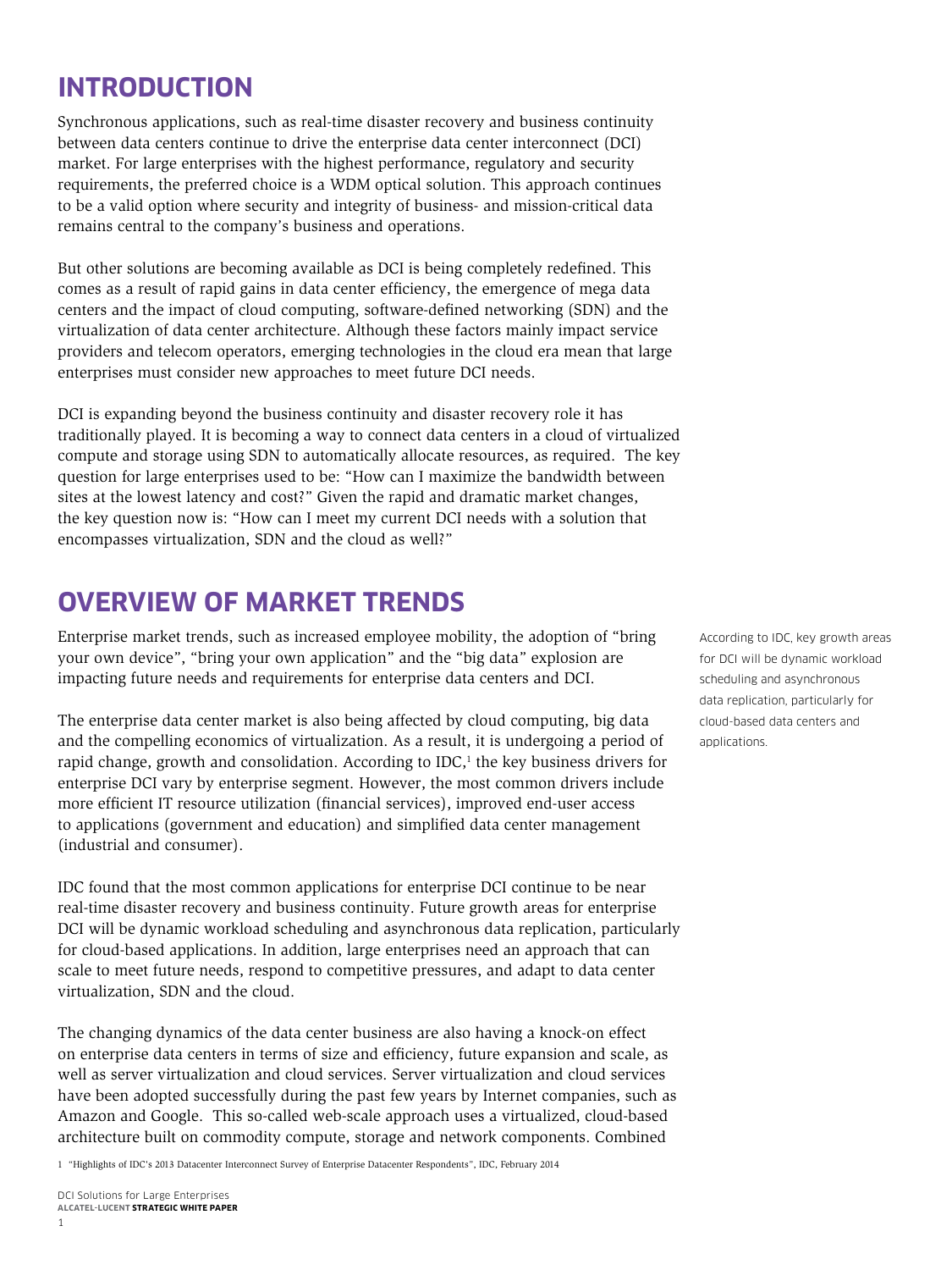<span id="page-3-0"></span>with SDN, it enables capacity to be increased and decreased as needed by rapidly and automatically assigning and de-assigning resources. Gartner predicts that by 2017 more than 50 percent of large enterprises running their own data centers will adopt the webscale approach to IT because of the flexibility, agility, efficiency and cost savings offered by this approach.<sup>2</sup> This will have a dramatic impact on large enterprises' future data center architecture and operations, as well as future DCI requirements.3

A report by Gartner predicts that by 2017 over 50% of large enterprises are expected to adopt the web-scale approach to IT that Internet companies have adopted<sup>2</sup>.

## **OPTIMAL TECHNOLOGIES FOR DCI**

Different networking technologies are available to address different DCI networking challenges while supporting applications with different performance and latency requirements. The following factors need to be considered:

- The type of applications, and whether they are synchronous or asynchronous, which will have some influence on the choice of technology and its implementation.
- Overall bandwidth requirements and the distance between data centers, which could mean a trade-off between speed and cost.
- Latency requirements for mission-critical applications, which usually dictates the fastest and most efficient technology for those applications that demand the lowest latency.
- The types of client interfaces (both computing and storage), which when other factors are taken into consideration, may limit the choice of solution.

Table 1 shows the optimal Alcatel-Lucent solution and networking technology to support the requirements of different DCI applications. The applications are organized into tiers with Tier 1 applications requiring a DCI solution with the highest performance and lowest latency. Tiers are then mapped to networking technologies that can meet the underlying requirements of the application. In the following sections, the solutions are discussed in more detail.

| <b>ENTERPRISE</b><br><b>DCI APP</b> | <b>APPLICATION PERFORMANCE</b><br><b>REQUIREMENTS</b>                                                                                                                                                                               | TYPICAL<br><b>APPLICATIONS</b>                                                                                                                                                                                                                                                                                                                                         | <b>ALCATEL-LUCENT</b><br><b>SOLUTION</b>                                                                                                                 |
|-------------------------------------|-------------------------------------------------------------------------------------------------------------------------------------------------------------------------------------------------------------------------------------|------------------------------------------------------------------------------------------------------------------------------------------------------------------------------------------------------------------------------------------------------------------------------------------------------------------------------------------------------------------------|----------------------------------------------------------------------------------------------------------------------------------------------------------|
| Tier 1                              | $\bullet$ < 5 milliseconds latency<br>$\cdot$ < 50 milliseconds restoration<br>$\bullet$ < 10 Gbps bandwidth (CWDM)<br>$\bullet \leq 200$ Gbps (DWDM)<br>$\bullet$ > 50 ports (Fibre Channel,<br>FICON and InfiniBand<br>transport) | • Synchronous applications<br>• Metro $(50 \text{ km})$ or regional $(50 \text{ km})$<br>Business continuity and disaster recovery<br>$\bullet$<br>• Federated storage - data collaboration<br>and migration (metro/regional)<br>Content delivery and video caching<br>$\bullet$<br>synchronization                                                                    | Optical WDM using the Alcatel-Lucent<br>1830 PSS:<br>• Short reach CWDM<br>< 50 km<br>$< 10$ Gbps<br>• Short reach DWDM<br>$< 150$ km<br>$\leq$ 200 Gbps |
| Tier 2                              | $\bullet$ < 50 milliseconds latency<br>$\cdot$ < 50 milliseconds restoration<br>$\cdot$ > 20 and < 100 Gbps<br>bandwidth<br>$\bullet$ > 20 ports (Fibre Channel and<br>Ethernet)                                                    | • Asynchronous and synchronous<br>applications (depending on distance)<br>• Metro, regional, national >150 km<br>Business continuity and disaster recovery<br>$\bullet$<br>Tape vaulting<br>$\bullet$<br>Bandwidth aggregation (data center<br>$\bullet$<br>consolidation)<br>Federated storage - data collaboration<br>$\bullet$<br>and migration (regional/national) | Optical WDM (medium or long reach<br>DWDM) or Layer 2 Carrier Ethernet<br>transport using the Alcatel-Lucent<br>1830 PSS                                 |

#### **Table 1. Optimal networking technology to support different enterprise DCI applications**

2 "Strategic Technology Trend: Web-Scale Singularity Means Goodbye to Conventional IT Wisdom", Gartner, February 2014

3 More details of these market trends and the impact of these trends on the large enterprise DCI market are discussed in the Alcatel-Lucent white paper, *Data Center Interconnect Market Trends and Requirements.*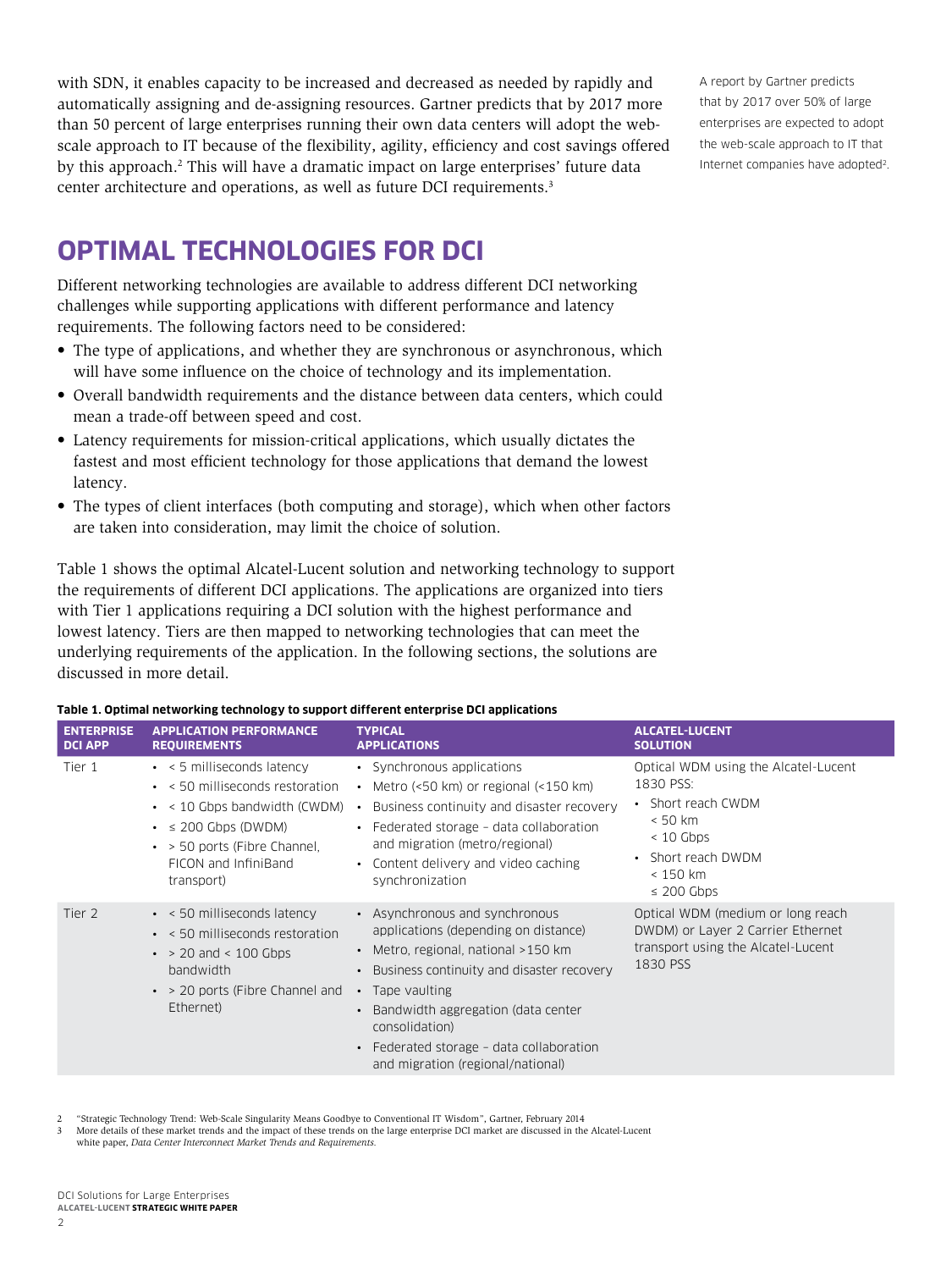<span id="page-4-0"></span>

| <b>ENTERPRISE</b><br><b>DCI APP</b> | <b>APPLICATION PERFORMANCE</b><br><b>REQUIREMENTS</b>                                                                                           | <b>TYPICAL</b><br><b>APPLICATIONS</b>                                                                                                                                                                                               | <b>ALCATEL-LUCENT</b><br><b>SOLUTION</b>                                                                                                                                                          |
|-------------------------------------|-------------------------------------------------------------------------------------------------------------------------------------------------|-------------------------------------------------------------------------------------------------------------------------------------------------------------------------------------------------------------------------------------|---------------------------------------------------------------------------------------------------------------------------------------------------------------------------------------------------|
| Tier 3                              | $\cdot$ < 50 milliseconds latency<br>$\cdot$ < 50 milliseconds restoration<br>$\bullet$ < 20 Gbps bandwidth<br>$\cdot$ < 20 ports (Ethernet)    | • Asynchronous and synchronous<br>applications (depending on distance)<br>Metro, regional or national<br>• Server-based replication<br>• NAS and remote tape backup<br>• Remote office access and backup                            | Layer 2 Ethernet transport using the<br>Alcatel-Lucent 1830 PSS Carrier Ethernet<br>capabilities                                                                                                  |
| Tier 4                              | $\cdot$ < 100 milliseconds latency<br>$\cdot$ < 100 milliseconds<br>restoration<br>$\cdot$ < 10 Gbps bandwidth<br>$\cdot$ < 10 ports (Ethernet) | • Asynchronous applications<br>• Metro, regional, national or global<br>• NAS and remote tape backup<br>• Remote location access and backup<br>Integration with private WANs<br>Extending DC virtualization and SDN<br>over the WAN | • Layer 2 Ethernet, Layer 3 IP VPNs or<br>Business Internet Access using the<br>Alcatel-Lucent 7750 SR<br>• Extend DC virtualization and SDN over<br>the WAN using the 7750 SR as a DC<br>gateway |

## **DATA CENTER CONNECT SOLUTIONS**

## **Optical data center interconnect**

Optical WDM is the technology of choice for Tier 1 and Tier 2 DCI applications and offers transport-grade reliability and protocol-independence to meet most DCI requirements. It is the only technology that enables full network flexibility and adaptability at speeds of 10, 40 and 100 Gbps and beyond while meeting the stringent performance, latency and reliability demands of synchronous DCI applications.

Figure 1 shows the Alcatel-Lucent 1830 Photonic Service Switch (PSS) used for optical DCI. The 1830 PSS was the first DWDM platform to enable 100G and the first to support 200G coherent optical transport on a single-carrier wavelength. Using internally developed silicon, the 400 Gbps capacity Photonic Service Engine (PSE), and technology from Alcatel-Lucent Bell Labs, the company created the 1830 PSS — a scalable, nextgeneration DWDM platform that supports multiprotocol data center aggregation for Ethernet, Fibre Channel (FC) and InfiniBand®. It supports both short reach CWDM and medium/long reach DWDM optical interfaces depending on requirements and distance between data centers.

## Figure 1. Optical data center interconnect using the Alcatel-Lucent 1830 PSS



## The 1830 PSS supports efficient wavelength switching between source and destination using Tunable-Reconfigurable Optical Add-Drop Multiplexing (T-ROADM). For larger enterprises with more complex requirements, the 1830 PSS supports full Layer 2 Ethernet

DCI Solutions for Large Enterprises **ALCATEL-LUCENT STRATEGIC WHITE PAPER**

### BENEFITS OF THE 1830 PSS FOR DCI

- Support for virtual apps and content
- Scalable bandwidth
- Low latency with latency optimization
- Protocol independence
- Lossless transport
- High utilization with flexibility

## 1830 PSS DCI CERTIFICATIONS

- Approved WDM product for IBM GDPS transport
- Brocade certification
- EMC certification including VPLEX for continuous storage availability
- Tested with HP 3PAR Peer Persistence
- (FIPS) 140-2 Security Level 2 (SL2)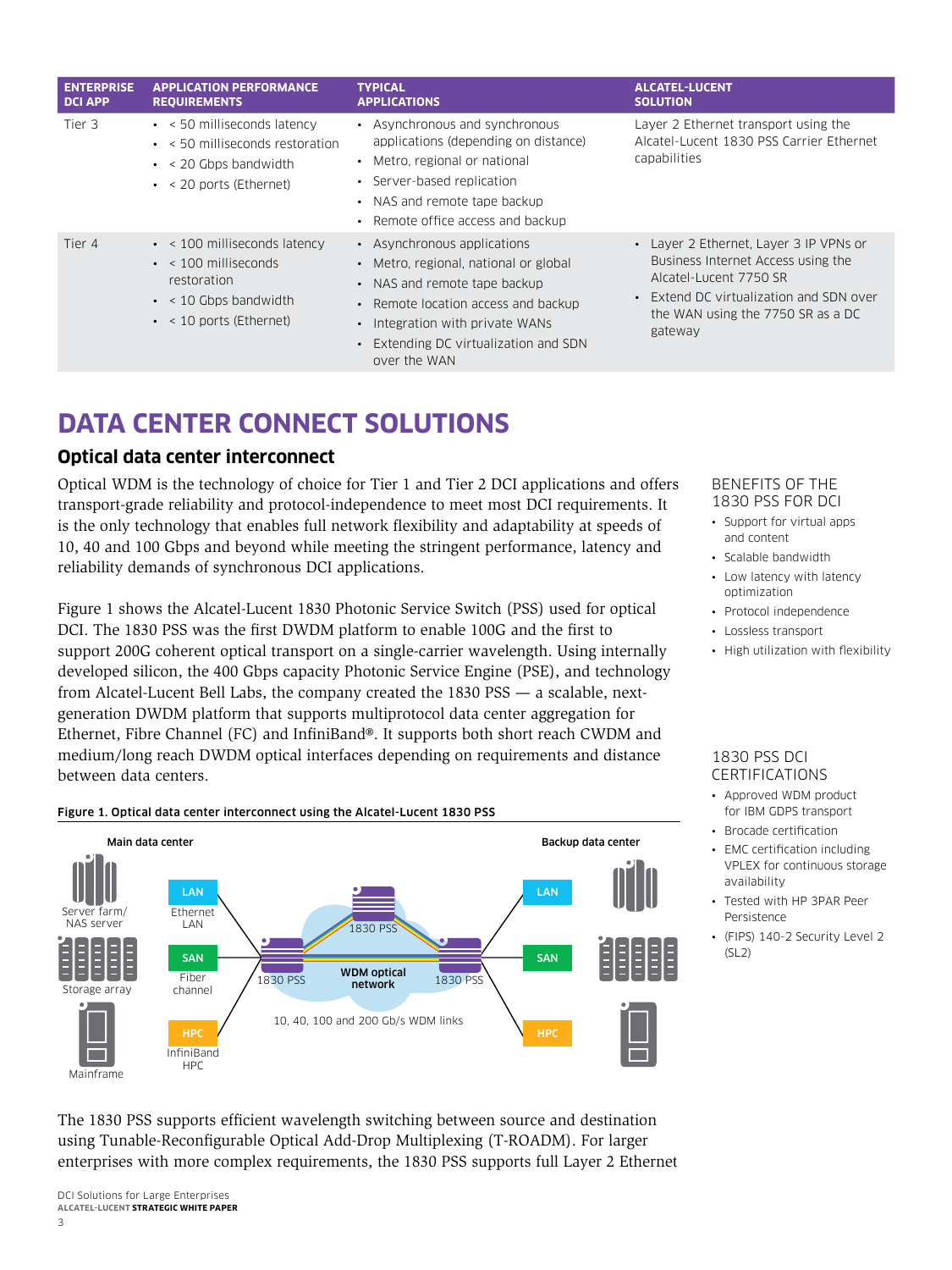<span id="page-5-0"></span>services over the optical network, and a Generalized Multiprotocol Label Switching (G-MPLS) control plane to enable automated set-up, provisioning, and restoration of the optical layer, decreasing costs and increasing uptime.

Wavelength Tracker is a multilayer network planning and control tool for the 1830 PSS that provides an integrated view of the optical network, making it easier to monitor performance, identify problem areas and reduce configuration errors. Wavelength Tracker automates provisioning of power levels and cross-connections, and automates and optimizes the commissioning of wavelengths. It supports sophisticated wavelength fault isolation with reporting of threshold alarms and detection of wavelength collisions and cable misconnections, eliminating many configuration errors and significantly reducing operating costs.

The 1830 PSS also supports latency optimization on its optical line cards to ensure synchronous DCI applications can be optimized depending on the distance between sites. On-demand latency measurement with hardware time-stamping can be used to check end-to-end round trip delay at network commissioning or after activating features such as line protection.

## **Layer 1 encryption for secure DCI**

Today's data centers are continuously at risk from internal and external security threats. More than simply deploying antivirus and firewall defenses, large enterprises must establish comprehensive IT security programs that protect a virtual and distributed environment of computing and storage resources.

For these distributed resources to work effectively and meet diverse end-user requirements, applications require secure, low-latency, real-time communications with guaranteed QoS. The infrastructure and optical fibers used for DCI transport are key components of a holistic and systematic IT security program.

Encryption is the algorithmic process that transforms data into unreadable crypto text. Real-time, on-the-fly transformation is the only option for cost-effectively meeting enduser needs in an always-on world. Level 1 encryption is the preferred method for DCI, supporting higher-layer data flow across metro or long-haul optical DWDM transport. Figure 2 shows how Level 1 encryption maximizes capacity and performance for DCI over secure optical DWDM links.

#### Figure 2. Secure data center interconnect using the Alcatel-Lucent 1830 PSS



### BENEFITS OF SECURE DCI

- Support for dynamic and virtual apps
- AES 256 bit hardware encryption
- Low latency adds <20 nanoseconds
- Optical intrusion detection
- Protocol independence
- Scalable to meet future demand
- Cost-effective

#### CASE STUDY: SECURE OPTICAL DCI FOR A EUROPEAN BANK

- Private optical solution with two separate fully redundant networks managed by NOC
- High security using AES encryption managed by bank cyber security team
- Very low latency for synchronous  $DCI$
- RTT< 194-770us <1ms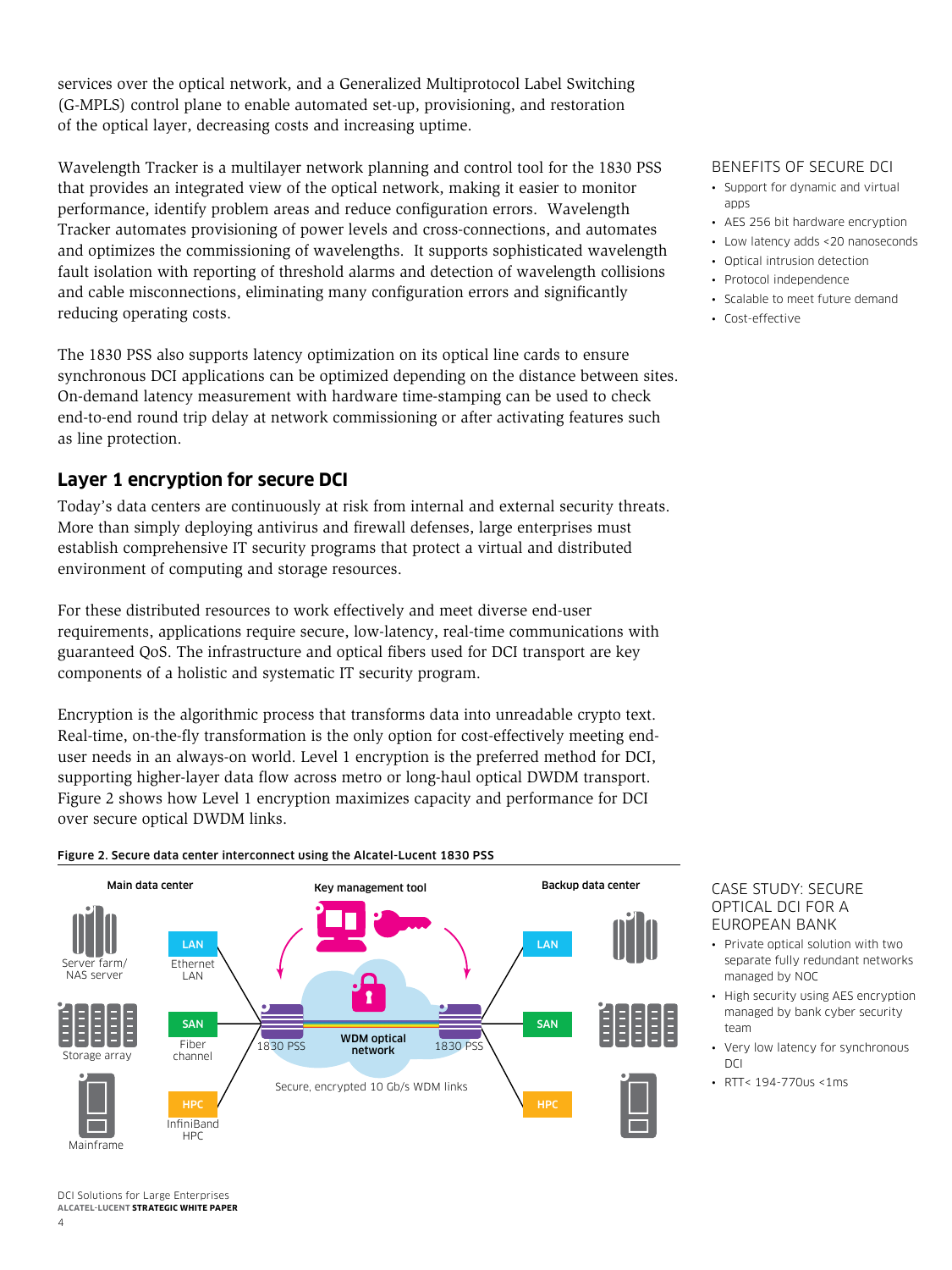<span id="page-6-0"></span>The Alcatel-Lucent 1830 PSS supports an integrated Layer 1 hardware encryption option combined with optical intrusion detection to provide secure transport for critical DCI applications. The platform uses Advanced Encryption Standard (AES) with 256 bit hardware encryption that adds less than 20 nanoseconds of latency. A separate, secure and scalable key management tool manages the encryption keys independently of the 1830 PSS management system. This enables security management to be completely separated from optical management, allowing two different organizations to jointly manage the overall solution without compromising data confidentiality and security. For example, a bank cyber security team can manage the key management and encryption with a service provider managing the optical network.

The Alcatel-Lucent 1830 PSS can manage specific physical and logical security risks regarding individual network elements, including secure device configuration, comprehensive logs with intrusion prevention alarms, highly flexible optical interface redundancy options, and an optical intrusion detection feature that continuously monitors links for unexpected loss of signal strength from unauthorized optical fiber taping.

## **Ethernet transport for DCI**

Layer 2 Ethernet transport over optical WDM can be used to provide transparent, pointto-point Ethernet Line (E-Line) and multi-point Ethernet LAN (E-LAN) and Ethernet Tree (E-Tree) connections for most asynchronous and some synchronous applications depending on latency tolerance and distance between data centers. Typical applications include backup and recovery of Ethernet-attached server farms and for network attached storage (NAS).

Figure 3 shows Layer 2 Ethernet transport over optical WDM using the 1830 PSS, which supports a range of optical interfaces, including DWDM, CWDM, 100 Gbps and 200 Gbps Ethernet. Large enterprises already using optical WDM on the 1830 PSS for synchronous DCI applications can simply add Ethernet transport capabilities with QoS, OAM and protection. This approach can provide significant cost savings when connecting multiple sites by using E-LAN or E-Tree for aggregation and statistical multiplexing of services.



Figure 3. Ethernet transport for data center interconnect using the Alcatel-Lucent 1830 PSS

The Carrier Ethernet transport implemented in the 1830 PSS uses the same Alcatel-Lucent Service Router Operating System (SR-OS) software used in the Alcatel-Lucent 7750 Service Router (SR) and 7450 Ethernet Service Switch (ESS). It is fully compliant with and certified to Metro Ethernet Forum (MEF) Carrier Ethernet 2.0 (CE 2.0) for E-Line,

#### BENEFITS OF ETHERNET FOR DCI

- Cost-effective option for 1830 PSS in multi-site applications
- Support for E-Line, E-Tree and E-LAN
- Fully compliant with MEF 2.0
- Ethernet functions based on Alcatel-Lucent SR-OS
- Fully compatible and common management with the Alcatel-Lucent IP/MPLS portfolio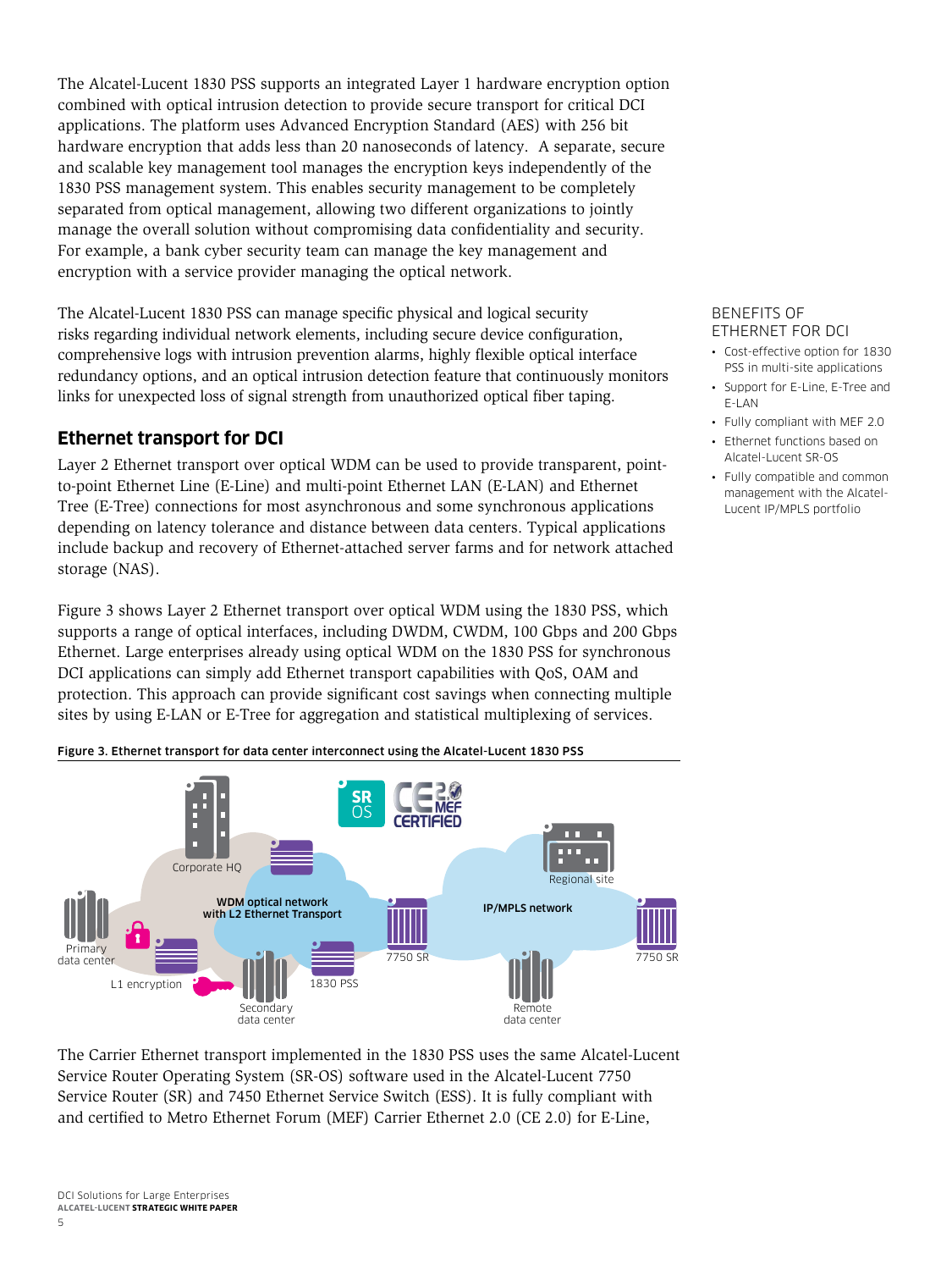<span id="page-7-0"></span>E-LAN and E-Tree services and fully interoperable with the 7750 SR. It also uses the Alcatel-Lucent 5620 Service Aware Manager (SAM) system as the 7750 SR and 7450 ESS for end-to-end provisioning, trouble-shooting and maintenance. This enables operational savings when using Alcatel-Lucent optical and IP/MPLS solutions in the same network.

## **Ethernet and IP VPNs for DCI**

Layer 2 Ethernet and Layer 3 IP VPNs are the technologies of choice for asynchronous data center applications that have less stringent latency, lower bandwidth and regional, national or international connectivity requirements. They are also the preferred choice for large enterprises with additional requirements, such as remote site access to applications hosted in the data center, application performance monitoring or integration with the private WAN.

Figure 4 shows Layer 2 Ethernet and Layer 3 IP VPNs implemented in the Alcatel-Lucent IP/MPLS product portfolio that includes the 7750 SR and the 7450 ESS. The 7750 SR is a high-performance, multiservice router designed for the concurrent delivery of advanced IP/MPLS-based services on a common platform, and the 7450 ESS is a Carrier Ethernet switch router designed to deliver high-performance MPLS-enabled carrier Ethernet services. The products support a wide range of LAN and WAN interfaces, including 1 Gbps Ethernet, 10Gbps Ethernet, 100G bps Ethernet, ATM and SONET/SDH.

## Figure 4. Ethernet and IP VPNs for DCI using the Alcatel-Lucent 7750 SR



Designed for service provider networks and using the Alcatel-Lucent 400 Gbps FP3 silicon technology, the products deliver exceptional performance and scale for large enterprise networks to support a wide range of IP and Ethernet services. Service intelligence enables granular control of services and drives operational efficiency. Available in different chassis variants, the products support a wide range of IP/ MPLS-based VPN services, such as Layer 2 Virtual Private LAN Service (VPLS), MEF 2.0-certified E-LAN, E-Line, E-Tree and E-Access and Layer 3 IP VPNs, IPv6 VPNs and multicast VPNs. The products use the Alcatel-Lucent Service Router Operating System (SR OS) and are managed by the Alcatel-Lucent 5620 Service Aware Manager (SAM) for end-to-end provisioning, troubleshooting and maintenance.

## BENEFITS OF L2 AND L3 VPNS FOR DCI

- High performance and scalability
- Supports wide range of MEF 2.0 Ethernet and IP VPNs
- Comprehensive high availability and reliability
- DDoS and Application Assurance
- Integrates easily with existing enterprise WAN infrastructure

### CASE STUDY: BUSINESS CRITICAL NETWORK FOR EUROPEAN BANK

- End-to-end managed national WAN and regional MAN
- Converged IP/Optical solution covering 8 data centers and 8000 branches
- Carrier grade quality and SLAs
- Highly responsive, supporting network changes in minutes at incremental marginal cost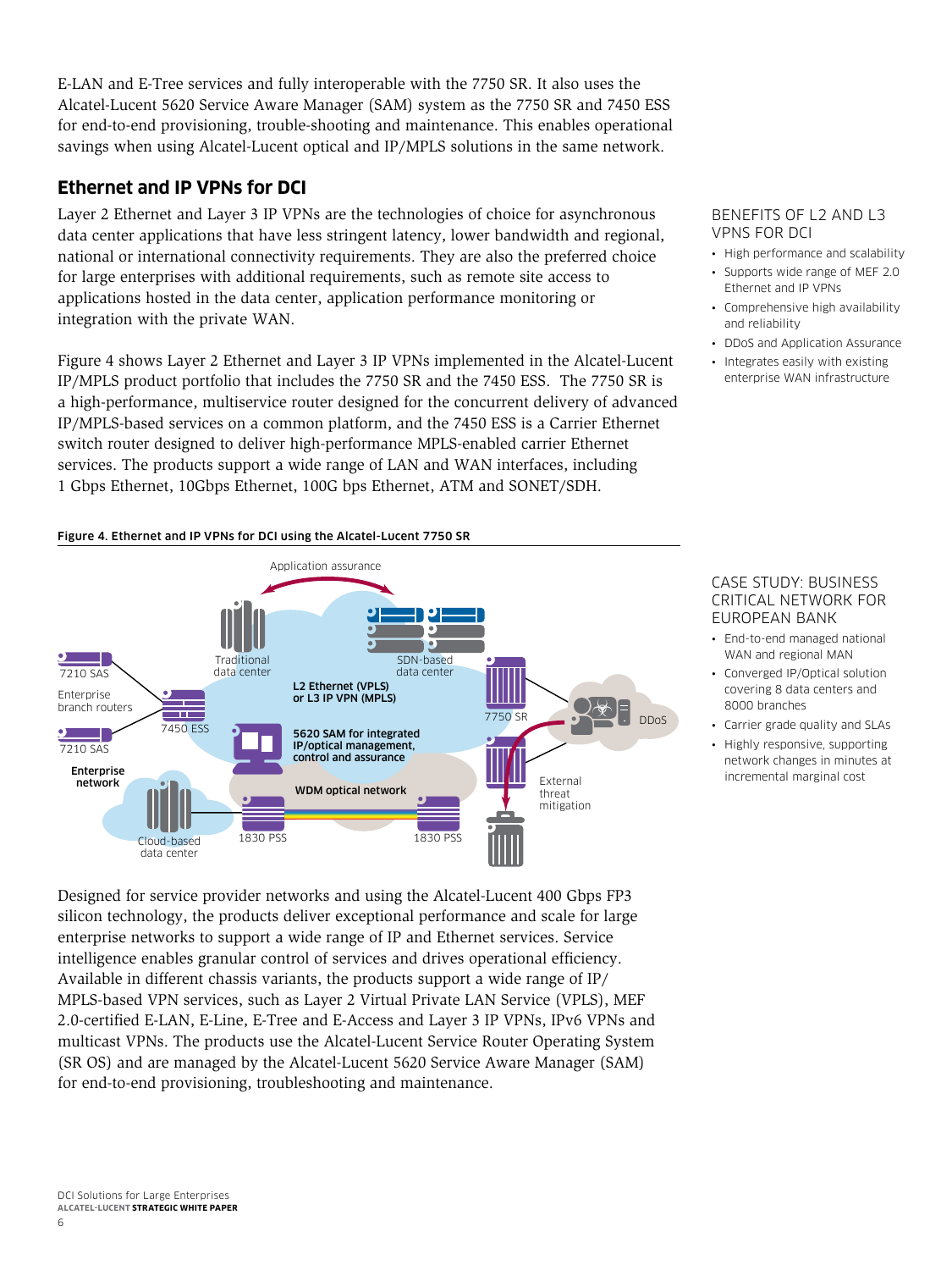## High availability and reliability features for DCI applications

The Alcatel-Lucent 7750 SR supports highly scalable IP VPN services with unmatched performance, security and reliability for DCI applications. Redundant hardware, non-stop routing and non-stop forwarding ensure end-to-end IP VPN services are not interrupted by link failures, equipment failures, DDoS attacks and software upgrades. Link, nodal and path protection capabilities ensure highly available services and protect against service interruptions, using features such as:

- Multi-Chassis Link Aggregation Group (MC-LAG), Automatic Protection Switching, Resilient Ring and Multilink PPP (MC-MLPPP)
- Primary and standby LSPs, MPLS Fast Reroute
- Bidirectional Forwarding Detection
- Pseudo wire dual homing and pseudo wire stitching
- MAC topology change notification and flush notification

Security capabilities across different layers include DDoS attack prevention; line-rate filtering; service mirroring; administration, routing and control authentication; logging, reporting and auditing; network traffic control; network topology analysis; Layer 2 and Layer 3 resource control on per-customer, per-service, per-port, per-module and perplatform bases; Layers 2 to 7 monitoring and application control.

### Integrated IP/optical with common management and service assurance

The Alcatel-Lucent 7750 SR, combined with the Alcatel-Lucent 1830 PSS, provides a cost-effective, more efficient integrated IP/optical solution for DCI with multiple reliability and high availability features in support of business and mission-critical DCI applications, such as business continuity and disaster recovery. Fully redundant platforms with disaster recovery technologies at the IP routing and optical transport layers provide node level, network level and application level protection.

The 5620 SAM leverages multi-domain, multi-layer management to provide common management across both the IP and optical domains to unify workflows and achieve maximum efficiency. Proactive assurance and advanced monitoring capabilities across elements, infrastructure layers, and services in the integrated IP/optical network rapidly detect and isolate problems before they can impact services and end users. Integrated views across multi-domain and multi-technology layers spanning physical, routing, MPLS and IP/optical service topologies simplify and accelerate troubleshooting. End-to-end power control, monitoring, tracing and fault localization for individual wavelength channels — enabled through the Alcatel-Lucent Wavelength Tracker technology — proactively prevent service degradation by enabling delivery of true optical SLAs. Integrated IP/optical performance and SLA monitoring using comprehensive service-aware diagnostics validate end-to-end data services and IP/optical paths. Fast and easy configuration and multivendor scripting workflows reduce the risk of errors and speed network deployment time.

## Application assurance and DCI

Two common challenges facing large enterprises are how to address performance for applications hosted in the data center and how to track application usage and bandwidth to/from the data center. Alcatel-Lucent IP/MPLS solutions meet these challenges using Application Assurance, which provides extensive application monitoring and reporting. These include:

• Hosted or cloud application performance monitoring (client to host) with granularity across multiple network segments.

#### INTEGRATED IP/OPTICAL FOR DCI

- Secure connections at the optical layer
- Leverage IP/MPLS L2/L3 VPNs to connect multiple data centers
- Meet growth with 100Gbps connections
- Smooth upgrade to 400Gbps connections
- High service quality, low latency
- Leverage SDN to distribute resources, extend virtualization and automation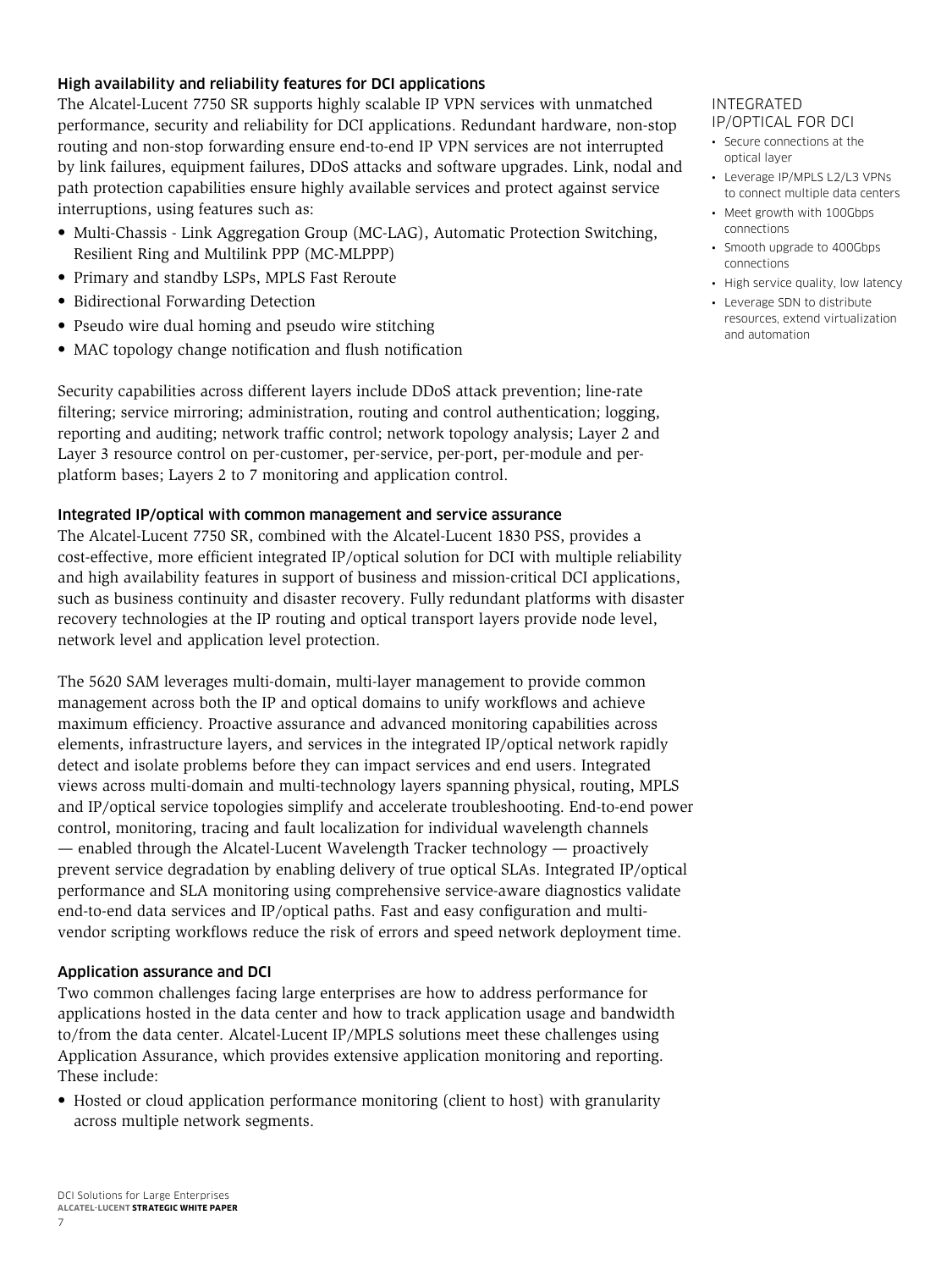- <span id="page-9-0"></span>• Bandwidth utilization in the data center or between any two sites on a per-application, application group or user group basis.
- Application statistics, including top bandwidth applications and top users per application
- Centralized repositories for application data collection that scale for large enterprise networks and provide the business intelligence for new service development.
- Enterprise AA Portal for visibility into both enterprise and hosted applications running over the WAN.

Application policies can be enforced across multiple touch points, including the data center, and at any point in the network. This distributed, network-based application assurance capability can also provide SLA measurement for business critical applications hosted in the data center — right down to the remote sites and users accessing the application. SLA guarantees can be provided for users while enabling performance monitoring of applications as they transit the network.

## **Virtualization, SDN and DCI**

Alcatel-Lucent has leveraged SDN and its global expertise in IP networking to create the Nuage Networks Virtualized Services Platform (VSP). The Nuage Networks VSP enables large enterprises to build robust and highly scalable networking infrastructures within and between data centers. These new infrastructures deliver secure virtual slices of readily consumable compute, storage and networking resources to different user groups.

The Nuage Networks VSP is specifically designed to:

- Simplify operations for rapid service instantiation Nuage Networks VSP defines network service requirements in clear, IT-friendly language. It also uses automated, policy-based instantiation of network connectivity to bring up services. This dramatically reduces time to service and limits potential for errors.
- Address changing business requirements with flexible, adaptable services The data center has to adapt dynamically to keep up with evolving application needs. The Nuage Networks VSP detects newly created and updated virtual machines and responds automatically by adapting network services, according to established policies.
- Support massive scale and hybrid models The Nuage Networks VSP seamlessly connects data centers and hybrid clouds with existing Layer 2 Ethernet or Layer 3 IP VPNs. Its distributed policy-based approach separates compute and networking technologies to allow multiple virtualization platforms to interoperate over a single network and optimizes the data center network by separating service definition from service instantiation.

Alcatel-Lucent has implemented data center virtualization technologies, such as network virtualization overlay (NVO) and virtual extensible LAN (VXLAN) in the Nuage Networks VSP and the 7750 SR. VXLAN is the de-facto overlay data plane standard for data center networking. It encapsulates Ethernet in IP, can be routed by IP and can be terminated on computer infrastructure or network equipment. The underlay network may be any IP network that uses existing routing, resiliency and load balancing mechanisms. Overlays can be viewed as a tunnel between two end points within the data center. They provide a number of benefits, including VPNs for multi-tenancy, network virtualization for location independence of resources within the data center, improved resource allocation and protection from topology or technology changes.

#### CASE STUDY: NUAGE SDN DEPLOYED IN A LARGE US BANK

- 50% reduction in operational expenses
- 10x improvement in turn-up response time with a reduction in configuration errors
- 40% increase in asset utilization and flexibility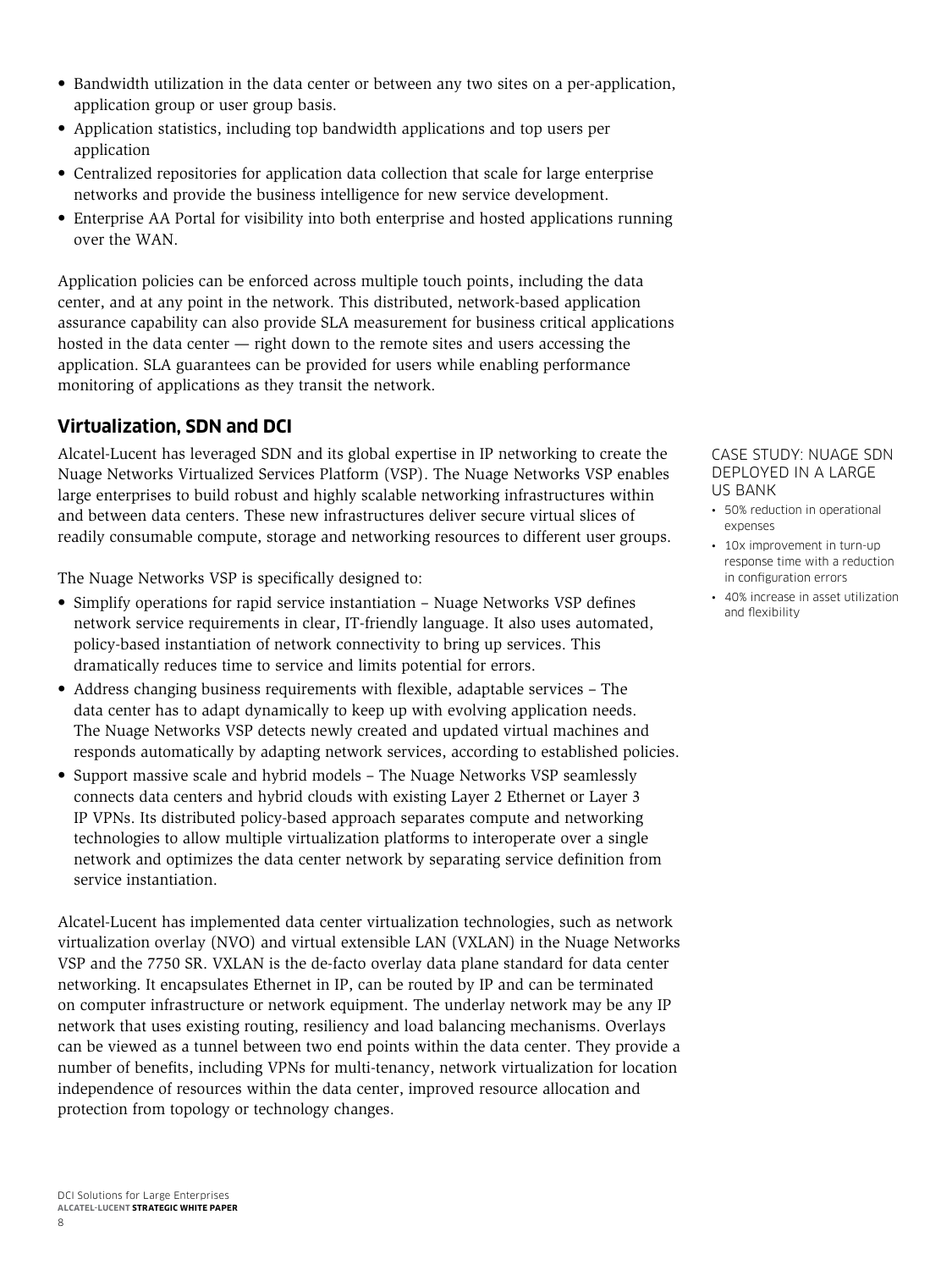



Alcatel-Lucent has combined NVO and VXLAN with emerging technologies, such as Ethernet VPN (EVPN) in the SR-OS software to enable a data center gateway function on the 7750 SR, as shown in Figure 6. EVPN provides an overlay control plane and is based on well-established MPLS and BGP routing protocols and operational experience used in service provider networks. It also includes some improvements over existing techniques, such as Virtual Private LAN Service (VPLS) used to deliver Ethernet LAN services over MPLS. When combined with VXLAN as the overlay data plane, E-VPN enables data center virtualization to be extended across the WAN between multiple data centers.

The data center gateway capabilities enable the 7750 SR to connect virtualized, cloudbased data centers over the WAN. By using these capabilities with the Ethernet and IP VPN capabilities of the 7750 SR, large enterprises can simultaneously and securely connect multiple virtualized, cloud-based data centers with remote sites in the private enterprise WAN, as well as with Internet-connected sites and the outside world. As a result, cloud bursting and hybrid cloud services are made possible in a highly dynamic and robust manner that is an extension of the existing enterprise wide area data services.

These solutions build on expertise that Alcatel-Lucent has learned from:

- Building very large IP/MPLS networks In scaling IP networks, intelligence is pushed to the network edges. This same approach is used to enable a simple and cost-effective core datacenter network, consistent with the manner in which IP technologies have successfully scaled to date. The approach decouples network services from the infrastructure and enables parallel innovation in each domain.
- Designing mobile networks that have been optimized for massive subscriber scale This yields a policy-driven auto-instantiation model for the datacenter network that minimizes costs and delays. The new model significantly increases the efficiency of delivering cloud services.
- Abstracting network capabilities into IT and business logic terminology Applying the first two design principles fully virtualizes and automates any datacenter network infrastructure, transforming it into a reflexive environment that instantaneously establishes the network services required to deliver policy-driven cloud applications.